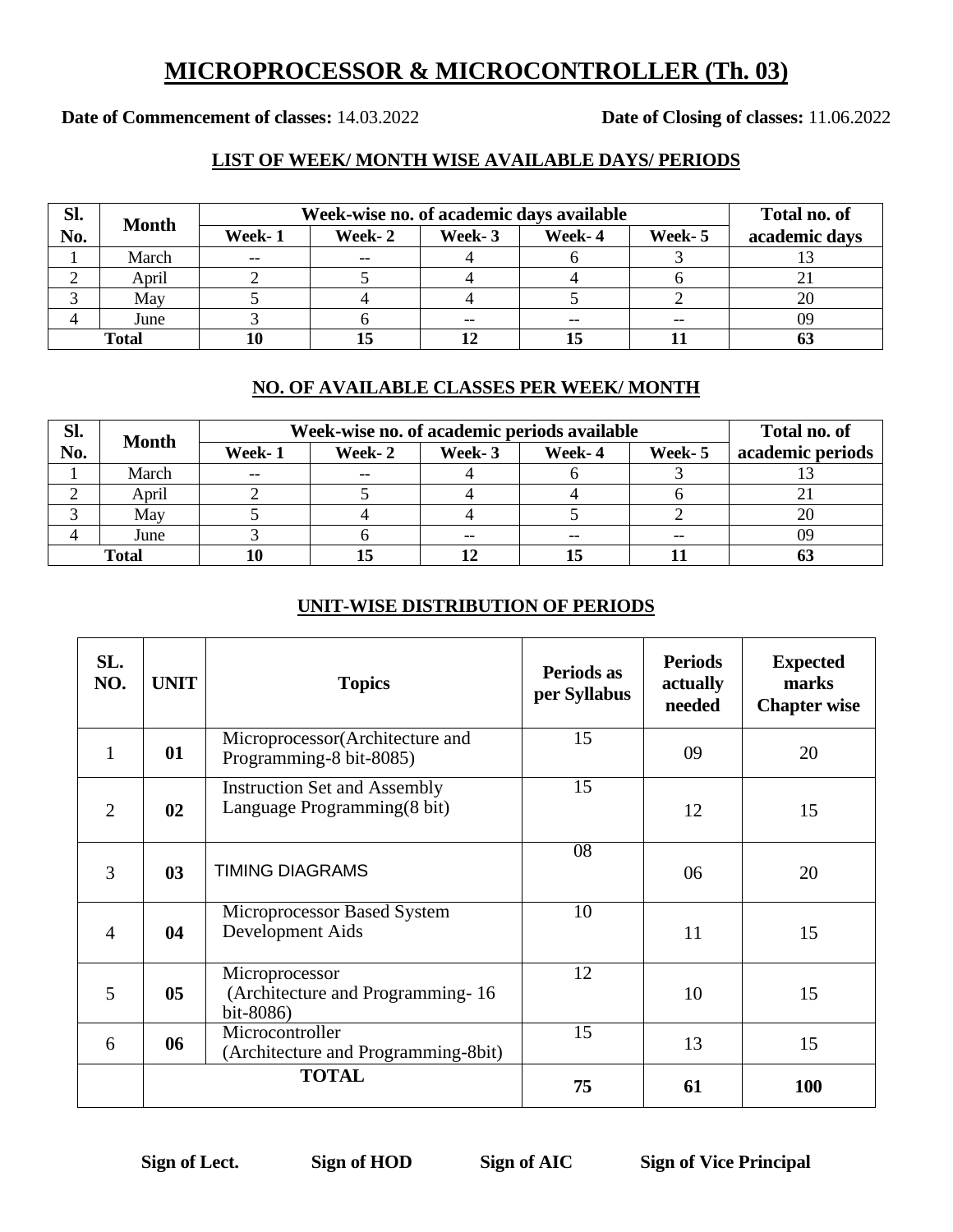# **LESSON PLAN**

| Name of<br>the<br><b>Month</b>  | Week<br>No.     | <b>Class day</b> | Art. No. | <b>Theory Topics</b>                                                                                                                                                         |
|---------------------------------|-----------------|------------------|----------|------------------------------------------------------------------------------------------------------------------------------------------------------------------------------|
|                                 | 3 <sup>rd</sup> | 1 <sup>st</sup>  | 1.1      | <b>UNIT-1 Microprocessor (Architecture and</b><br>Programming-8 bit-8085)<br>Introduction to Microprocessor and Microcomputer &<br>distinguish between them.                 |
|                                 |                 | $2n$ d           | 1.2      | Concept of Address bus, data bus, control bus & System<br><b>Bus</b>                                                                                                         |
|                                 |                 | 3 <sup>rd</sup>  | 1.3      | General Bus structure Block diagram.                                                                                                                                         |
|                                 |                 | 4 <sup>th</sup>  | 1.4      | Basic Architecture of 8085 (8 bit) Microprocessor                                                                                                                            |
|                                 |                 | 1 <sup>st</sup>  |          | Cont                                                                                                                                                                         |
| M<br>$\mathbf{A}$               |                 | 2 <sub>nd</sub>  | 1.5      | Signal Description (Pin diagram) of 8085 Microprocessor                                                                                                                      |
| $\mathbf R$<br>$\mathsf C$<br>H |                 | 3 <sup>rd</sup>  | 1.6      | Register Organizations, Distinguish between SPR &<br>GPR, Timing & Control Module,                                                                                           |
|                                 | 4 <sup>th</sup> | 4 <sup>th</sup>  | 1.7      | Stack, Stack pointer & Stack top.                                                                                                                                            |
|                                 |                 | 5 <sup>th</sup>  | 1.8      | Interrupts:-8085 Interrupts, Masking of Interrupt(SIM,RIM)                                                                                                                   |
|                                 |                 | 6 <sup>th</sup>  | 2.1      | <b>UNIT-2 Instruction Set and Assembly Language</b><br>Programming<br>Addressing data & Differentiate between one-byte, two-byte<br>& three-byte instructions with examples. |
|                                 | 5th             | 1 <sup>st</sup>  | 2.2      | Addressing modes in instructions with suitable examples.                                                                                                                     |
|                                 |                 | 2 <sup>nd</sup>  | 2.3      | Instruction Set of 8085(Data Transfer, Arithmetic,<br>Logical, Branching, Stack& I/O, Machine Control)                                                                       |
|                                 |                 | 3 <sup>rd</sup>  |          | <b>Simple Assembly Language Programming of 8085-</b><br>2.4.1-Simple Addition & Subtraction                                                                                  |
|                                 | 1 <sup>st</sup> | 1 <sup>st</sup>  |          | 2.4.2-Logic Operations (AND, OR, Complement 1's & 2's)<br>& Masking of bits                                                                                                  |
|                                 |                 | 2 <sup>nd</sup>  |          | 2.4.3-Counters & Time delay (Single Register, register<br>Pair, More than Two Register)                                                                                      |
|                                 |                 | 1 <sup>st</sup>  | 2.4      | 2.4.4-Looping, Counting & Indexing (Call/JMP etc.).                                                                                                                          |
|                                 |                 | 2 <sub>nd</sub>  |          | 2.4.5-Stack & Subroutines programs.                                                                                                                                          |
| A<br>$\mathbf{P}$               | 2 <sub>nd</sub> | 3 <sup>rd</sup>  |          | 2.4.6-Code conversion, BCD Arithmetic & 16 Bit data<br>Operation, Block Transfer.                                                                                            |
| ${\bf R}$<br>$\mathbf I$        |                 | 4 <sup>th</sup>  |          | 2.4.7-Compare between two numbers                                                                                                                                            |
| $\overline{L}$                  |                 | 5 <sup>th</sup>  |          | 2.4.8-Array Handling (Largest number & smallest number<br>in the array)                                                                                                      |
|                                 |                 | 1 <sup>st</sup>  | 2.5      | Memory & I/O Addressing                                                                                                                                                      |
|                                 | 3 <sup>rd</sup> | 2 <sub>nd</sub>  | 3.1      | <b>UNIT-3.0</b><br><b>Timing diagrams</b><br>Define opcode, operand, T-State, Fetch cycle, Machine<br>Cycle,                                                                 |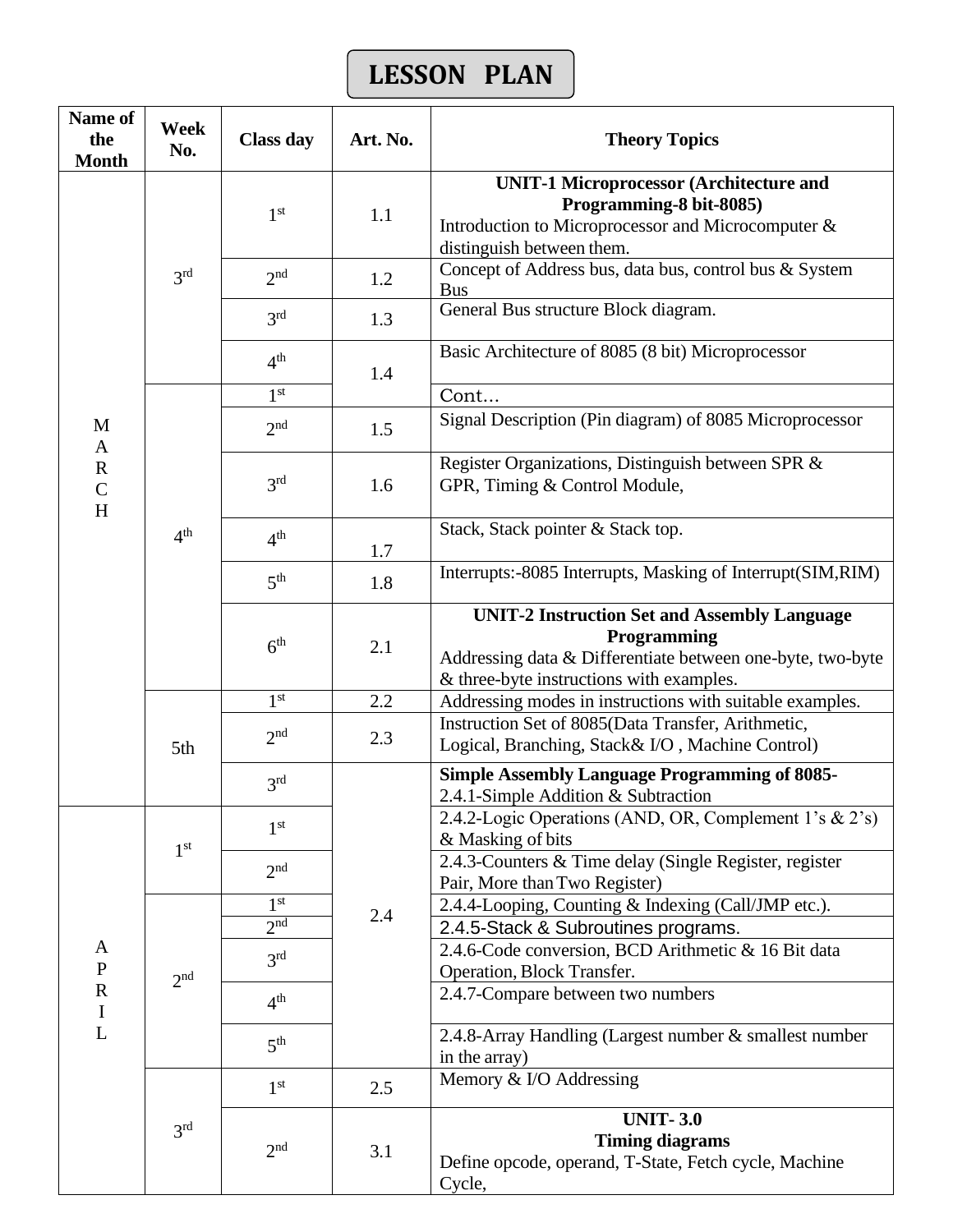|        |                 | 3 <sup>rd</sup> |      | Instruction cycle $\&$ discuss the concept of timing<br>diagram.                                              |
|--------|-----------------|-----------------|------|---------------------------------------------------------------------------------------------------------------|
|        |                 | 4 <sup>th</sup> | 3.2  | Draw timing diagram for memory read, memory write,<br>machine cycle.                                          |
|        | 4 <sup>th</sup> | 1 <sup>st</sup> |      | Draw timing diagram for I/O read, I/O write machine<br>cycle.                                                 |
|        |                 | 2 <sub>nd</sub> | 3.3  | Draw a neat sketch for the timing diagram for 8085<br>instruction (MOV instruction).                          |
|        |                 | 3 <sup>rd</sup> |      | Draw a neat sketch for the timing diagram for 8085<br>instruction (MVI, LDA instruction).                     |
|        |                 | 4 <sup>th</sup> | 4.1  | <b>UNIT-4.0</b><br>Microprocessor based system development aids.<br>Concept of interfacing                    |
|        |                 | 1 <sup>st</sup> | 4.2  | Define Mapping & Data transfer mechanisms - Memory<br>mapping $&$ I/O Mapping.                                |
|        |                 | 2 <sup>nd</sup> | 4.3  | Concept of Memory Interfacing: - Interfacing EPROM &<br>RAM Memories.                                         |
|        | 5 <sup>th</sup> | 3 <sup>rd</sup> | 4.4  | Concept of Address decoding for I/O devices                                                                   |
|        |                 | 4 <sup>th</sup> | 4.5  | Programmable Peripheral Interface: 8255.                                                                      |
|        |                 | 5 <sup>th</sup> | 4.6  | ADC & DAC with Interfacing.                                                                                   |
|        |                 | 6 <sup>th</sup> | 4.7  | <b>Interfacing Seven Segment Displays</b>                                                                     |
|        | 1 <sup>st</sup> | 1 <sup>st</sup> | 4.8  | Generate square waves on all lines of 8255                                                                    |
|        |                 | 2 <sup>nd</sup> | 4.9  | Design Interface a traffic light control system using 8255.                                                   |
|        |                 | 3 <sup>rd</sup> | 4.10 | Design interface for stepper motor control using 8255.                                                        |
|        |                 | 4 <sup>th</sup> | 4.11 | Basic concept of other Interfacing DMA controller, USART                                                      |
|        |                 | 5 <sup>th</sup> | 5.1  | <b>UNIT-05 Microprocessor (Architecture and</b><br>programming-8086-16 bit)<br>Register Organization of 8086. |
|        | 2 <sub>nd</sub> | 1 <sup>st</sup> | 5.2  | Internal architecture of 8086                                                                                 |
| M      |                 | 2 <sub>nd</sub> | 5.3  | Signal Description of 8086                                                                                    |
| A<br>Y |                 | 3 <sup>rd</sup> | 5.4  | General Bus Operation & Physical Memory Organization                                                          |
|        |                 | 4 <sup>th</sup> | 5.5  | Minimum Mode & Timings,                                                                                       |
|        |                 | 1 <sup>st</sup> | 5.6  | Maximum Mode & Timings,                                                                                       |
|        | 3 <sup>rd</sup> | 2 <sub>nd</sub> | 5.7  | Interrupts and Interrupt Service Routines, Interrupt<br>Cycle, Non-Mask able Interrupt, Mask able Interrupt   |
|        |                 | 3 <sup>rd</sup> | 5.8  | 8086 Instruction Set & Programming: Addressing<br>Modes,                                                      |
|        |                 | 4 <sup>th</sup> |      | Instruction Set, Assembler Directives and Operators,                                                          |
|        | 4 <sup>th</sup> | 1 <sup>st</sup> | 5.9  | Simple Assembly language programming using 8086<br>instructions.                                              |